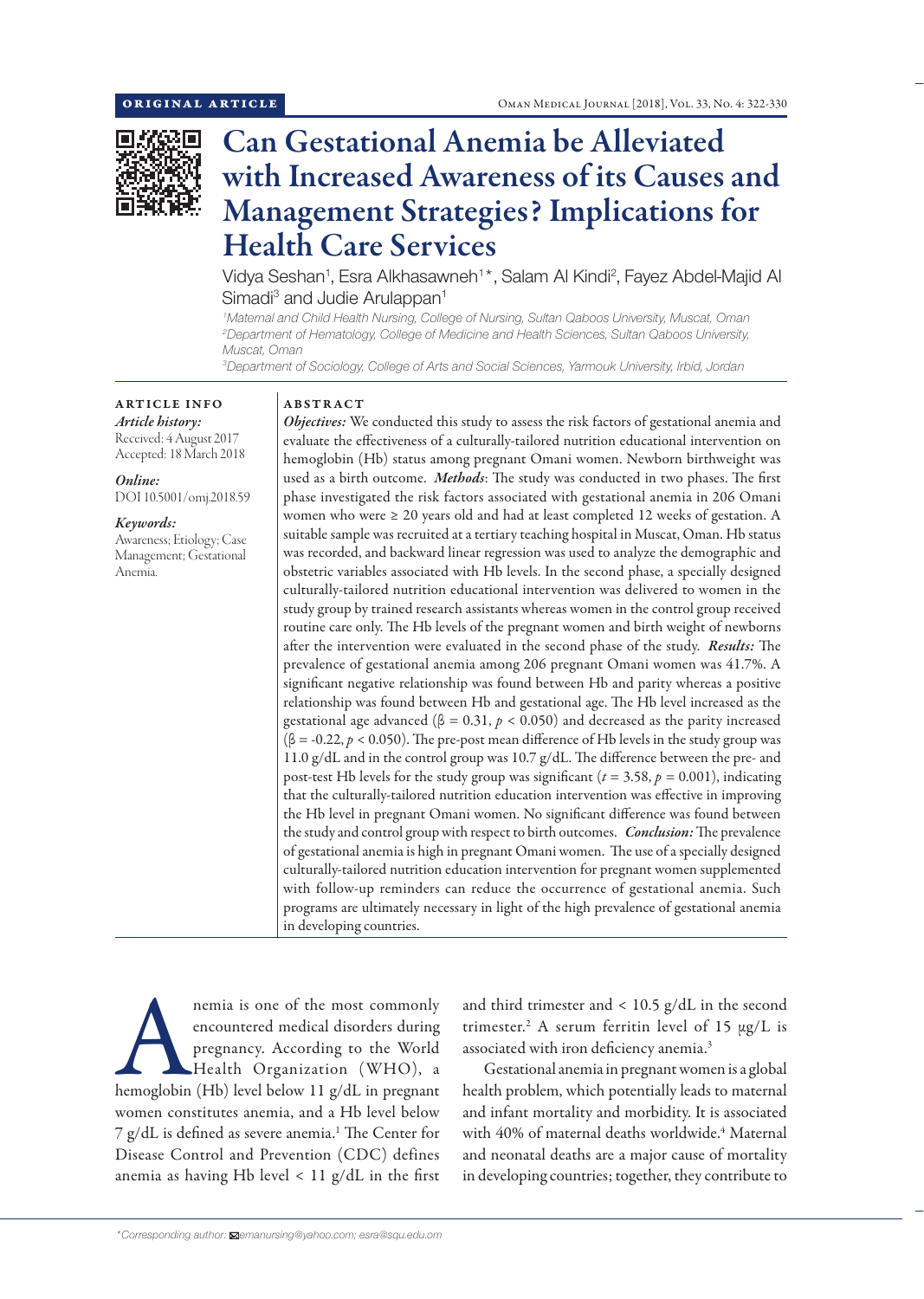

Figure 1: The transtheoretical model of health promotion.

2.5 and 3.4 million deaths, respectively, worldwide.5,6 The risk of maternal mortality decreases significantly for every Hb level increase of 1 g/dL. 7

The WHO estimates the prevalence of gestational anemia at 41.8%, with the highest prevalence rate among pregnant women in Africa and South East Asia (61.5% and 52.5%, respectively).<sup>8,9</sup> Among pregnant women aged between 15 and 49 years, the prevalence of anemia in Central Asia, the Middle East, and North Africa in 2011 was 31%.<sup>10</sup> In Oman, the prevalence of gestational anemia has reduced slightly from 34.4% to 34.1%.<sup>11</sup> However, gestational anemia remains a major healthcare concern.

Various strategies have been adopted by countries and international health agencies to decrease the prevalence of gestational anemia. Many interventions have been espoused such as iron supplementation, fortification of food with iron, malaria control, and deworming to reduce the occurrence of anemia.<sup>12</sup> However, gestational anemia remains a challenge to healthcare providers in Oman.

Educational interventions have successfully changed the knowledge and attitude of pregnant women towards increased adherence to anemia medication, which has led to a reduction in the prevalence of anemia.<sup>13,14</sup> Additionally, a Cochrane review concluded that daily oral iron supplements improve hematological indices.<sup>15</sup> Data concerning educational programs for gestational anemia and their outcomes in Oman is scarce. This study was conducted to examine the effectiveness of an exclusively designed culturally-tailored nutrition education intervention for the Hb status in pregnant women, as well as determine neonatal birthweight as an outcome measure among pregnant women who underwent the nutrition education intervention.

The transtheoretical model (TTM) of health promotion has been the basis for developing effective interventions to promote healthy behavior change [Figure 1].16 TTM is considered an integrative, biopsychosocial model to conceptualize the process of intentional behavior change.17 TTM is designed to direct the delivery of appropriate desired behavior change in the individual and population.<sup>18</sup>

Research shows that people move through a series of stages in the process of behavior modification with the time that a person stays in each stage is variable. The tasks required to move to the next stage are not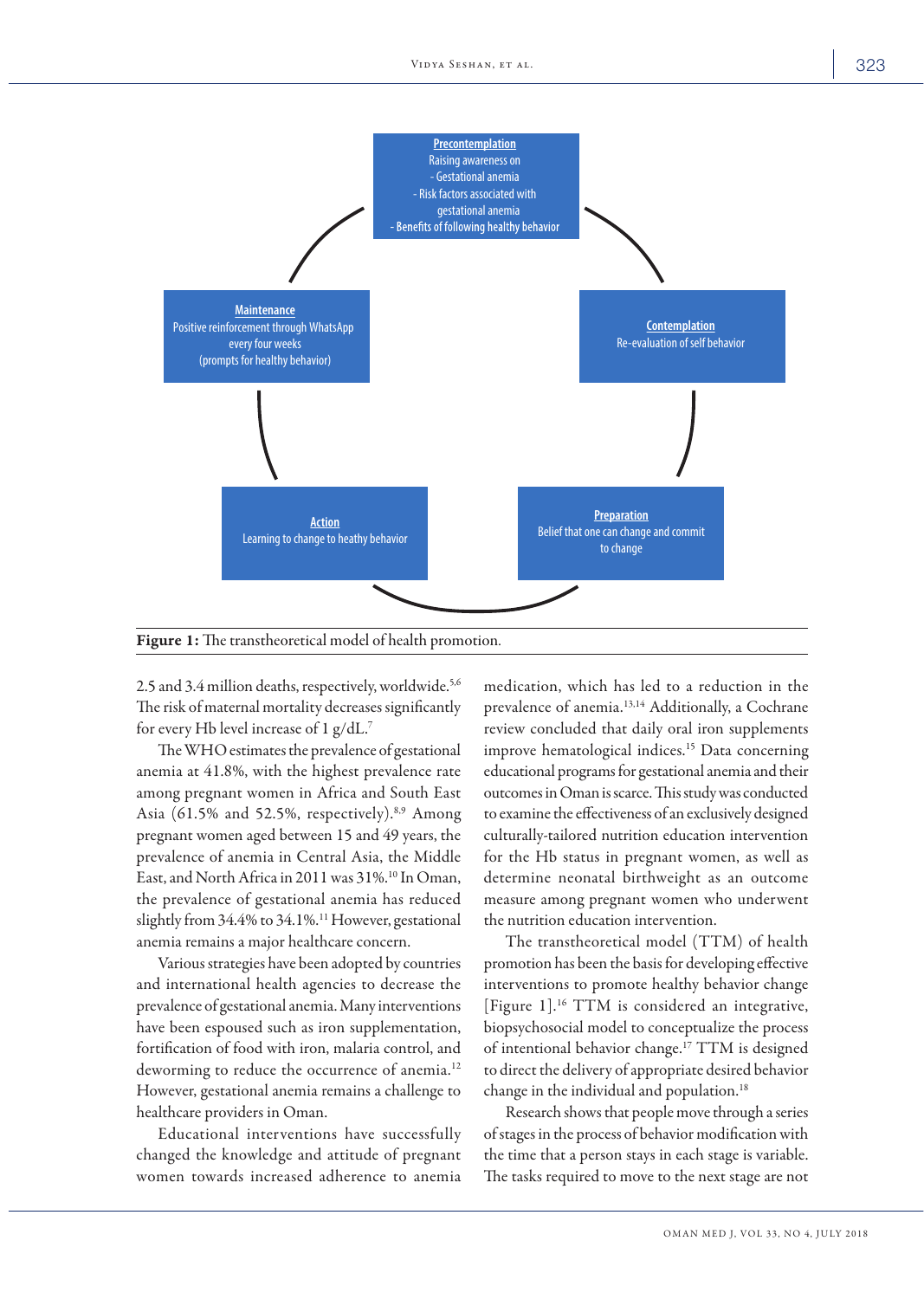variable. Certain principles and processes of change work best at each stage to reduce resistance, facilitate progress, and prevent relapse. The principles include decisional balance, self-efficacy, and processes of change. Only a minority (usually less than 20%) of a population at risk is prepared to take action at any given time. Thus, action-oriented guidance mis-serves individuals in the early stages. Guidance based on the TTM results in increased participation in the change process because it appeals to the whole population rather than the minority ready to take action. This study adopted the TTM as a way to provide the information and support needed to facilitate informed decision-making about healthrelated behaviors, thus helping pregnant women to recognize the need for better health care behavior.<sup>16</sup>

This study sought to investigate the risk factors of gestational anemia and assess the effectiveness of a culturally-tailored nutrition education intervention designed for pregnant women concerning their Hb status and birth outcomes.

# METHODS

The study was conducted in two phases over a period of 18 months at a tertiary referral hospital serving the whole of Oman.

In the first phase of the study, 206 pregnant women at 12 weeks of gestation were recruited after obtaining their informed consent. Sample size was calculated using Mahajan's formula. Data was collected from January 2014 to June 2015 using the convenient sampling technique. The study included pregnant Omani women ≥ 20 years old who had completed at least 12 weeks of gestation. The women were assessed for their baseline Hb levels. Pregnant women whose Hb level was < 8.0 g/dL and > 11.0 g/dL were excluded from the study. The reason for exclusion of pregnant women with Hb levels < 8.0 g/dL was the requirement for these women to receive a blood transfusion in accordance with hospital policy. Pregnant women were recognized to have gestational anemia if their Hb level was > 8.0 g/dL or < 11.0 g/dL. The cutoff point for gestational anemia was based on WHO and CDC standards.<sup>1,2</sup> Women with sickle cell anemia and thalassemia were excluded from the study.

After identifying women with gestational anemia, 50 were selected as participants for the second phase of the study. Twenty-five of these participants were

randomly assigned to a study group and 25 to a control group.

In the second phase of the study, at 24 weeks gestation, the pregnant women with gestational anemia in the study group were given a culturallytailored nutrition education intervention. The nutrition education intervention was continued until 36 weeks gestation. During the period from 24 to 36 weeks gestation, every fourth week, follow-up reminders were sent to the women in the study group to enhance their knowledge of the prevention and management of gestational anemia. The nutrition education intervention for the prevention and management of anemia also was shared with the pregnant women in the study group by distributing pamphlets. The pregnant women in the control group continued to get routine hospital care, only.

On completion of 36 weeks of gestation, the Hb levels of the pregnant women were assessed in both the study and control groups. On delivery, the birth weight of newborns from both groups was compared.

Ethical clearance was received from the Research and Ethics Committee of College of Nursing, Sultan Qaboos University, as well as the data collection setting. All data sheets were coded and kept under lock and key by the principal investigator.

A self-administered instrument was developed and validated by the researchers who documented the sociodemographic data, including age, educational status, occupation, and body mass index (BMI) as well as obstetric data comprising gestational age, gravida, parity, pregnancy gap, and number of abortions. Birth weight was considered as an outcome variable of the study. The data collection instrument was tested for its reliability using Cronbach's alpha. The reliability of the study instrument was 0.80. The study instrument was found to be sufficiently reliable to proceed further in the data collection process.

The study investigator developed a specially designed culturally-tailored nutrition education intervention. The interventional package comprised of a PowerPoint presentation with information about the dietary management of anemia, which included an awareness of choosing iron-rich foods, the importance of compliance to iron supplementation as well as a pamphlet that covered information about gestational anemia and its effect on pregnant women and newborns. The content of the nutrition education intervention was developed by the researchers, who are experts in the field,

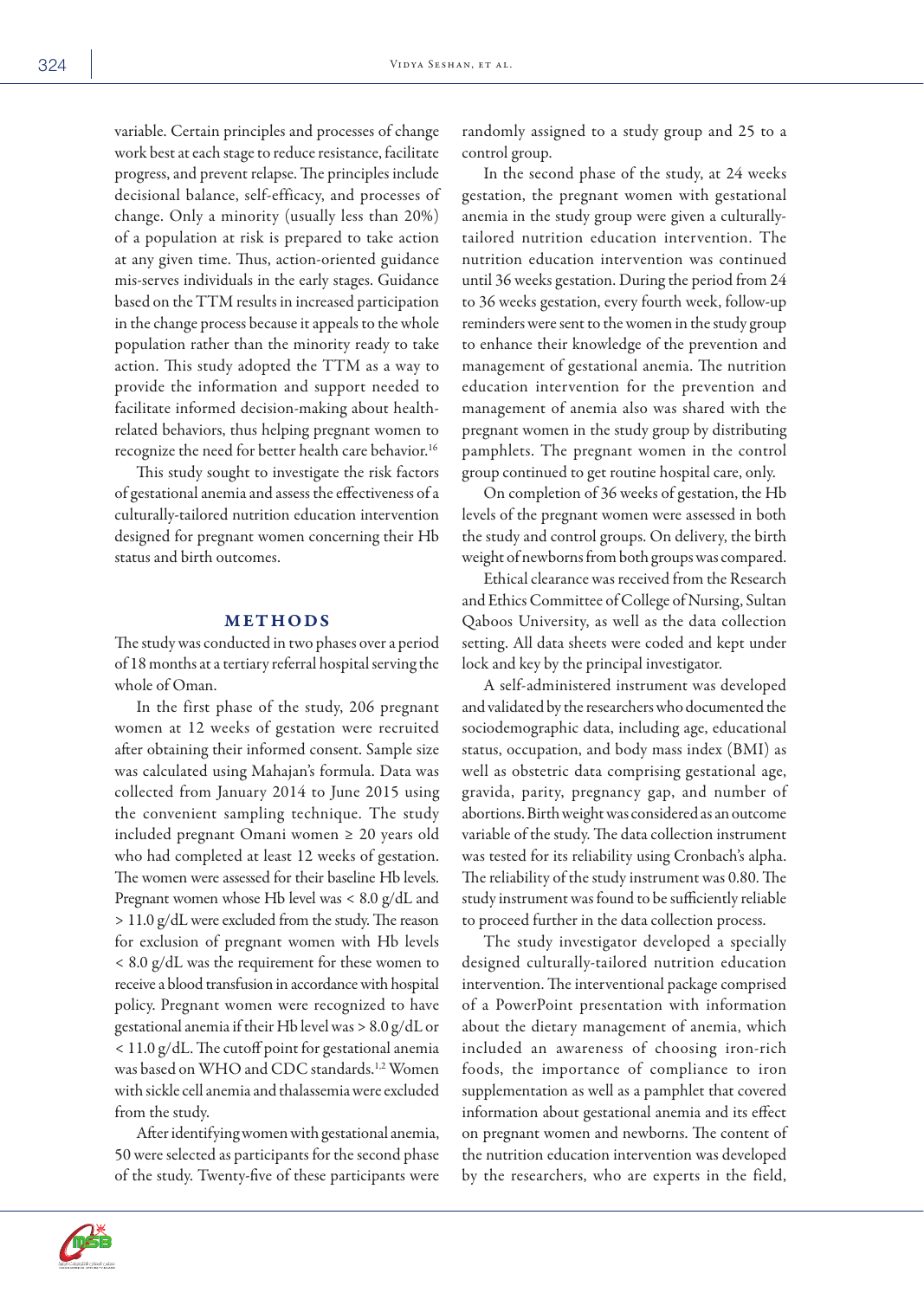and was further guided by a literature review. A bilingual language expert translated the content of the educational intervention into Arabic and back translated to English to ensure the validity of the translation. After translation and back translation, the interventional package was authenticated by five experts and the fidelity of the intervention was tested. After assuring the validity of the intervention,

The educational intervention was steered as a 30-minute session in a personalized manner. Each session was supplemented with a Microsoft PowerPoint presentation and a pamphlet, which was provided to consolidate and enrich the information. Participants were given an opportunity to discuss the content of the educational intervention, so any doubts were clarified. Additionally, knowledge was further consolidated every four weeks through infographics sent to participants via WhatsApp as a platform to enhance and retain the knowledge gained until the completion of 36 weeks gestation.

the latter was administered to the participants.

All research assistants in this study were nurses. They were deemed competent to carry out the data collection and to administer the educational intervention. Training of research assistants was carried out to enhance the rigor of the study and to limit the threat to validity. Training included familiarization with each survey tool item and educational materials; this ensured that the processes of data collection and administration of the education intervention were delivered with consistency in quality and content. The research team delivered a mock session for the educational intervention to the research assistants. This enhanced and assured the fidelity of the intervention.

In the first phase of the study, 206 pregnant women at 12 weeks of gestation who consented to participate in the study were assessed for their Hb levels during routine antenatal screening by the obstetrician. In the second phase of the study, 50 pregnant women who were known to have gestational anemia and who consented to participate in the study, were chosen to participate. The participants were then randomly assigned to control and study groups comprising 25 antenatal mothers in each group.

In this phase, the pregnant women assigned to the control group were allowed to leave the antenatal outpatient department after receiving routine antenatal care. The women assigned to the study group participated in the nutrition educational intervention organized by trained research assistants. The study group continued to receive the educational intervention through WhatsApp reminders via infographics about the prevention and management of anemia until the completion of 36 weeks gestation. The researchers also followed the pregnant women's antenatal check-up schedule by verifying the health records through the records system and ensured that the participants followed their appointment dates through phone reminders. At 36 weeks gestation, post-test Hb levels were recorded for all participants of the study and control groups. After delivery, the birth weight of the newborn for women in both groups was recorded to measure the birth outcome of the study.

Data entry and cleaning was carried out before the data was analyzed. Data analysis was done using SPSS Statistics (IBM Corp. IBM SPSS Statistics for Windows, Version 21.0. 2012). In phase I, frequency and percentage distributions were used to analyze the demographic data, prevalence of gestational anemia, and characteristics of participants which included risk factors for gestational anemia. A backward multivariate linear regression model was then employed to gauge the degree of association between Hb levels with sociodemographic factors and obstetric variables. Income level was excluded from the regression analysis since only 72 participants out of 206 responded with income information.

In Phase II, a *t*-test was used to assess the preand post-interventional difference in the Hb levels of both groups. The mean birth weight of newborns for each group was also computed using *t*-test.

## RESULTS

Phase I of the study assessed the risk factors of gestational anemia among pregnant Omani women. The mean Hb level for the sample of 206 pregnant women was 11.2±1.1 g/dL, ranging from 9.0 g/dL to 14.2 g/dL; 41.7% of the pregnant women were anemic, and 68.2% of the mothers identified to have anemia were between 25 and 34 years of age [Table 1]. Of the 206 pregnant women, 38.8% belonged to the 25–29 age group, 48.8% of pregnant women had at least a higher secondary level of education, and 73.3% of women were overweight. The largest fraction of the sample (41.7%) had a household income between 500 and 999 Omani Rials (approximately US\$1300–2600). Most women were multiparous,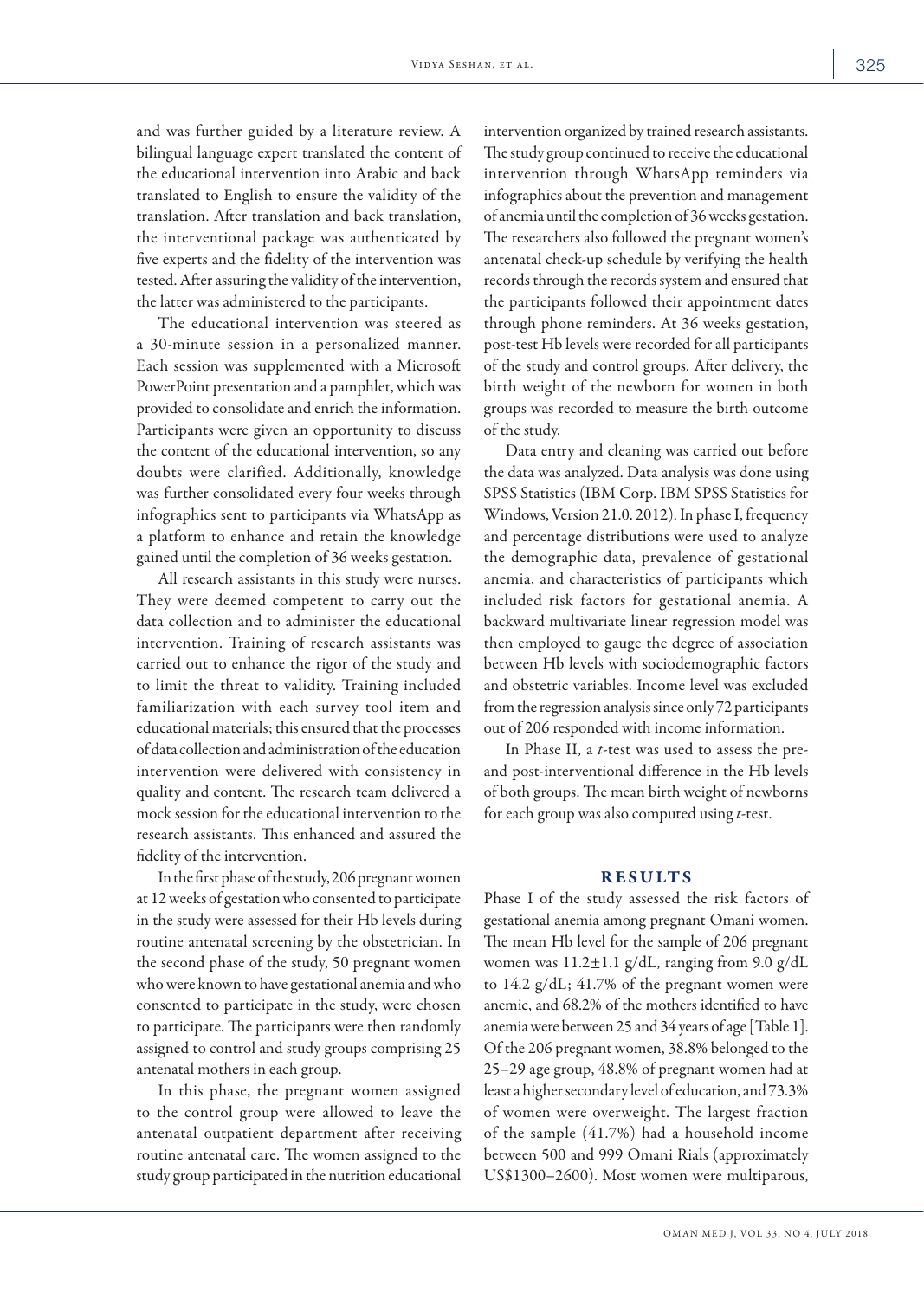| <b>Variables</b>               | Normal<br>$(n = 120; 58.3\%)$ | Anemic<br>$(n = 86; 41.7\%)$ | Total<br>$(N = 206)$ | Level of association<br>with anemia $(B)$ |
|--------------------------------|-------------------------------|------------------------------|----------------------|-------------------------------------------|
| Age, years                     |                               |                              |                      | 0.06                                      |
| $20 - 24$                      | 15(12.6)                      | 13(15.3)                     | 28(13.7)             |                                           |
| $25 - 29$                      | 47(39.5)                      | 33 (38.8)                    | 80 (39.2)            |                                           |
| $30 - 34$                      | 41(34.5)                      | 25(29.4)                     | 66(32.4)             |                                           |
| $35 - 39$                      | 8(6.7)                        | 12(14.1)                     | 20(9.8)              |                                           |
| $> 39$                         | 8(6.7)                        | 2(2.4)                       | 10(4.9)              |                                           |
| <b>BMI</b>                     |                               |                              |                      | 0.12                                      |
| Underweight                    | 3(2.5)                        | 1(1.2)                       | 4(1.9)               |                                           |
| Normal                         | 23(19.2)                      | 22(25.6)                     | 45(21.8)             |                                           |
| Overweight/obese               | 94 (78.3)                     | 63(73.3)                     | 157(76.2)            |                                           |
| <b>Education</b> level         |                               |                              |                      | 0.03                                      |
| None                           | 5(4.2)                        | 5(5.8)                       | 10(4.9)              |                                           |
| Primary                        | 7(5.8)                        | 7(8.1)                       | 14(6.8)              |                                           |
| Secondary                      | 58 (48.3)                     | 32(37.2)                     | 90(43.7)             |                                           |
| Higher                         | 50(41.7)                      | 42(48.8)                     | 92 (44.7)            |                                           |
| Income level, OMR <sup>a</sup> |                               |                              |                      |                                           |
| < 500                          | 4(12.1)                       | 5(12.8)                      | 9(12.5)              |                                           |
| $500 - 999$                    | 16(48.5)                      | 14(35.9)                     | 30(41.7)             |                                           |
| 1000-1499                      | 3(9.1)                        | 4(10.3)                      | 7(9.7)               |                                           |
| 1500-1999                      | 3(9.1)                        | 9(23.1)                      | 12(16.7)             |                                           |
| >1999                          | 7(21.2)                       | 7(17.9)                      | 14(19.4)             |                                           |
| Gravidity                      |                               |                              |                      | 0.15                                      |
| None                           | 3(2.5)                        | 5(5.8)                       | 8(3.9)               |                                           |
| $1 - 3$                        | 70(58.3)                      | 40(46.5)                     | 110(53.4)            |                                           |
| $4 - 6$                        | 38 (31.7)                     | 36(41.9)                     | 74(35.9)             |                                           |
| $> 6$                          | 9(7.5)                        | 5(5.8)                       | 14(6.8)              |                                           |
| Parity                         |                               |                              |                      | $-0.22*$                                  |
| None                           | 37(30.8)                      | 18(20.9)                     | 55 (26.7)            |                                           |
| Up to 2                        | 56 (46.7)                     | 43 (50.0)                    | 99 (48.1)            |                                           |
| $3 - 4$                        | 17(14.2)                      | 16(18.6)                     | 33 (16.0)            |                                           |
| $\geq 5$                       | 10(8.3)                       | 9(10.5)                      | 19(9.2)              |                                           |
| Gestational age, weeks         |                               |                              |                      | $0.31*$                                   |
| < 13                           | 9(7.8)                        | 7(8.5)                       | 16(8.1)              |                                           |
| $13 - 27$                      | 30(26.1)                      | 53 (64.6)                    | 83(42.1)             |                                           |
| >27                            | 76(66.1)                      | 22(26.8)                     | 98 (49.7)            |                                           |

*BMI: body mass index;\* p < 0.050.*

*a Income (in Omani rials) level was excluded from regression analysis; only 72 participants provided income information.*

and a large majority of mothers had at least one prior pregnancy [Table 1].

All variables except parity and gestational age were excluded during the backward regression analysis. The results showed that women had increased Hb levels if the gestational age was higher ( $\beta = 0.31$ , *p* < 0.050), and the Hb levels decreased if the parity increased (β = - 0.22, *p* < 0.050).

Five participants from the control group and six from the study group were considered 'dropouts' as these pregnant women could not continue to participate in the study due to preterm labor and high-risk conditions such as placenta previa and pregnancy-induced hypertension. After taking into account the number of dropouts in the study, there were 20 women in the control group and 19 women in the study group comprising a total of 39 women who participated in Phase II of the study. The descriptive results showed a significant difference in the mean post-test Hb levels of the study  $(11.0 \text{ g}/\text{dL})$ and control (10.7 g/dL) groups [Table 2]. The Hb levels were higher in the study group in which the culturally-tailored nutrition education intervention was provided and administered. However, the *t*-test

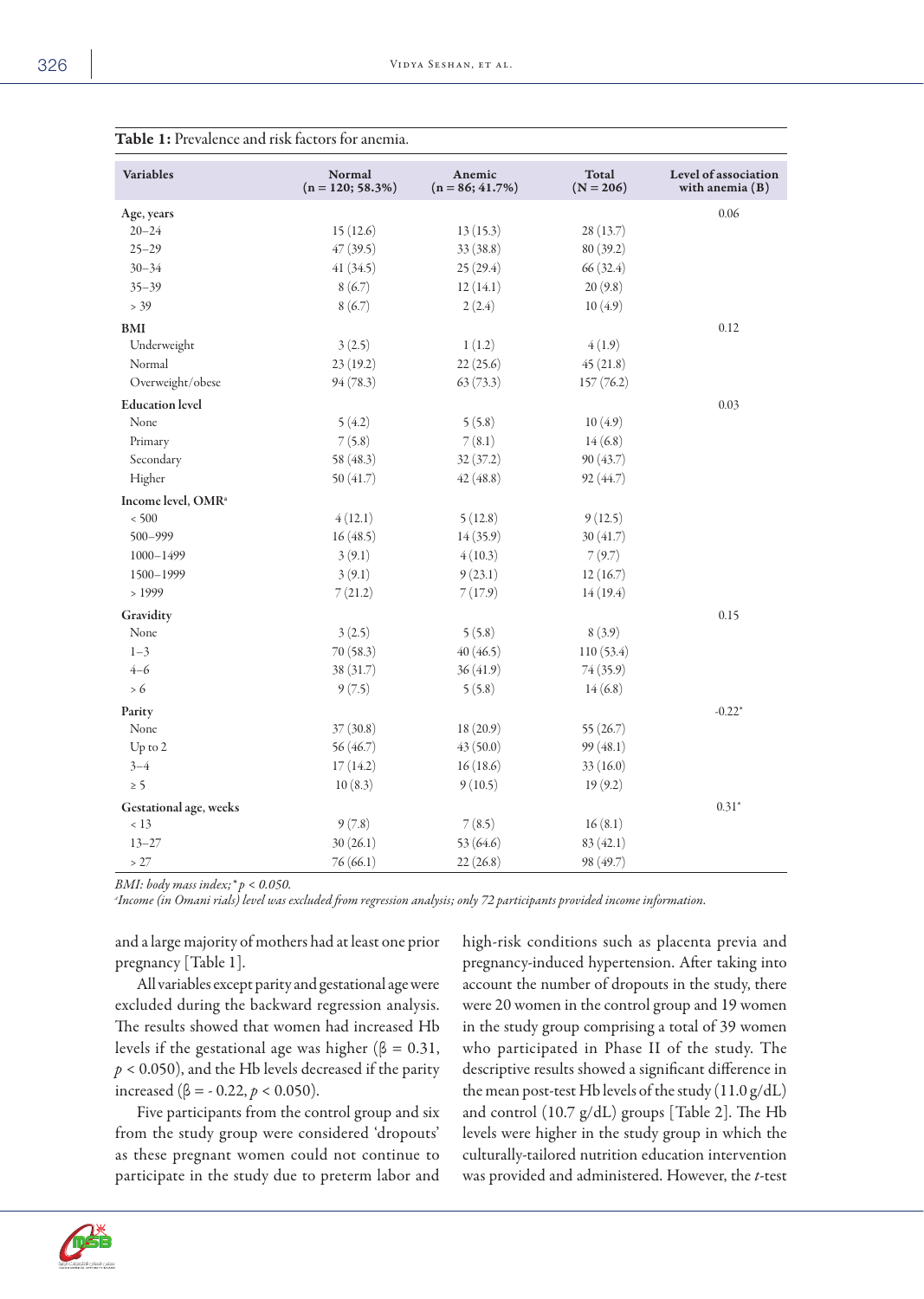| <b>Table 2:</b> Differences in mean hemoglobin (Hb) levels and newborn weight between control and study groups. |                    |                  |         |                 |  |  |
|-----------------------------------------------------------------------------------------------------------------|--------------------|------------------|---------|-----------------|--|--|
|                                                                                                                 | Control $(n = 20)$ | Study $(n = 19)$ |         | <i>p</i> -value |  |  |
| Mean pre-test Hb, g/dL                                                                                          | 10.2               | 9.9              | 1.37    | 0.440           |  |  |
| Mean post-test Hb, g/dL                                                                                         | 10.7               | 11.0             | $-0.68$ | 0.620           |  |  |
| Mean newborn weight, kg                                                                                         | 2.9                | 2.8              | 0.86    | 0.640           |  |  |

Table 3: Differences between pre-test and post-test mean hemoglobin (Hb) levels within control and study groups.

| Groups  | Pre-test Hb, $g/dL$ | Post-test Hb, $g/dL$ |      | <i>p</i> -value |
|---------|---------------------|----------------------|------|-----------------|
| Control | 10.2                | 10.7                 |      | 0.085           |
| Study   | 9.9                 | .1.0                 | 3.58 | 0.001           |

showed that this difference was not statistically significant ( $t = -0.68$ ,  $p = 0.620$ ). The mean newborn weight of 2.9 kg for the control group was slightly higher than the mean newborn weight of 2.8 kg for the study group [Table 2]. This difference was also not statistically significant ( $t = 0.86$ ,  $p = 0.640$ ).

Comparing each group, the difference in mean pre-test and post-test Hb levels was higher for the study group  $(1.1 \text{ g}/d\text{L})$  relative to the control group (0.5 g/dL) [Table 3]. In this case, the *t*-test showed that the difference between mean pre-test and posttest Hb levels for the study group was higher and statistically significant ( $t = 3.58$ ,  $p = 0.001$ ), while it was lower and was not statistically significant for the control group ( $t = 1.77$ ,  $p = 0.085$ ).

# DISCUSSION

According to the WHO, gestational anemia is a common worldwide health problem.<sup>1</sup> Gestational anemia has been estimated to affect 38% (32 million) of pregnant women globally.

Of the 206 pregnant women in this study, the mean Hb level was  $11.2 \pm 1.1$  g/dL (range = 9.0–14.2 g/dL); 41.7% of the women were anemic. This indicates a high prevalence of anemia among pregnant women in Oman. These results are similar to another study from Oman, which found that 44% of pregnant women aged 20–25 years were anemic and anemia was even more prevalent among pregnant teenagers (58%).<sup>19</sup> A literature review reported that the prevalence of gestational anemia among South Asian women from 2007 to 2011 ranged from 18% to 80%.20 Many research studies recommended effective information counseling sessions to bring about a behavioral change among pregnant women.21–23

This study attempted to identify the possible risk factors for gestational anemia among pregnant women, including age, BMI, educational and income level, gravidity, parity, and gestational age. However, other than parity and gestational age, other factors were not found to have any significant associations with Hb status. Hb levels were higher in women whose gestational age was more advanced ( $\beta = 0.31$ , *p* < 0.050) and Hb levels were lower in pregnant women with multiparity ( $\beta$  = -0.22,  $p < 0.050$ ), which proves that the extent of anemia becomes more detrimental with increasing parity. These findings are consistent with previous studies done in Oman and other countries. In a study conducted in Bidbid, a town close to Oman's capital Muscat, it was noted that increasing parity demonstrated an increase in the risk of occurrence of gestational anemia in a dose-response fashion.24 Many factors account for this high prevalence of anemia among pregnant women. A study in Kuwait demonstrated that the common and significant risk factors for anemia during pregnancy were improper dietary habits, menorrhagia, short birth spacing, irregular or no supplementation with iron-folate tablets, ingestion of non-steroidal anti-inflammatory drugs or antacids, not consuming fruit juice, and high consumption of bread, tea, and coffee.<sup>25</sup> Understanding the risk factors involved in these communities assisted and directed the research team in the development of a culturallytailored nutrition educational intervention, which was intended to prevent and reduce the incidence of gestational anemia among pregnant women in Oman.

We provided women in the study group with a culturally-tailored nutrition education intervention about gestational anemia, and the effect of this nutrition education intervention on the women's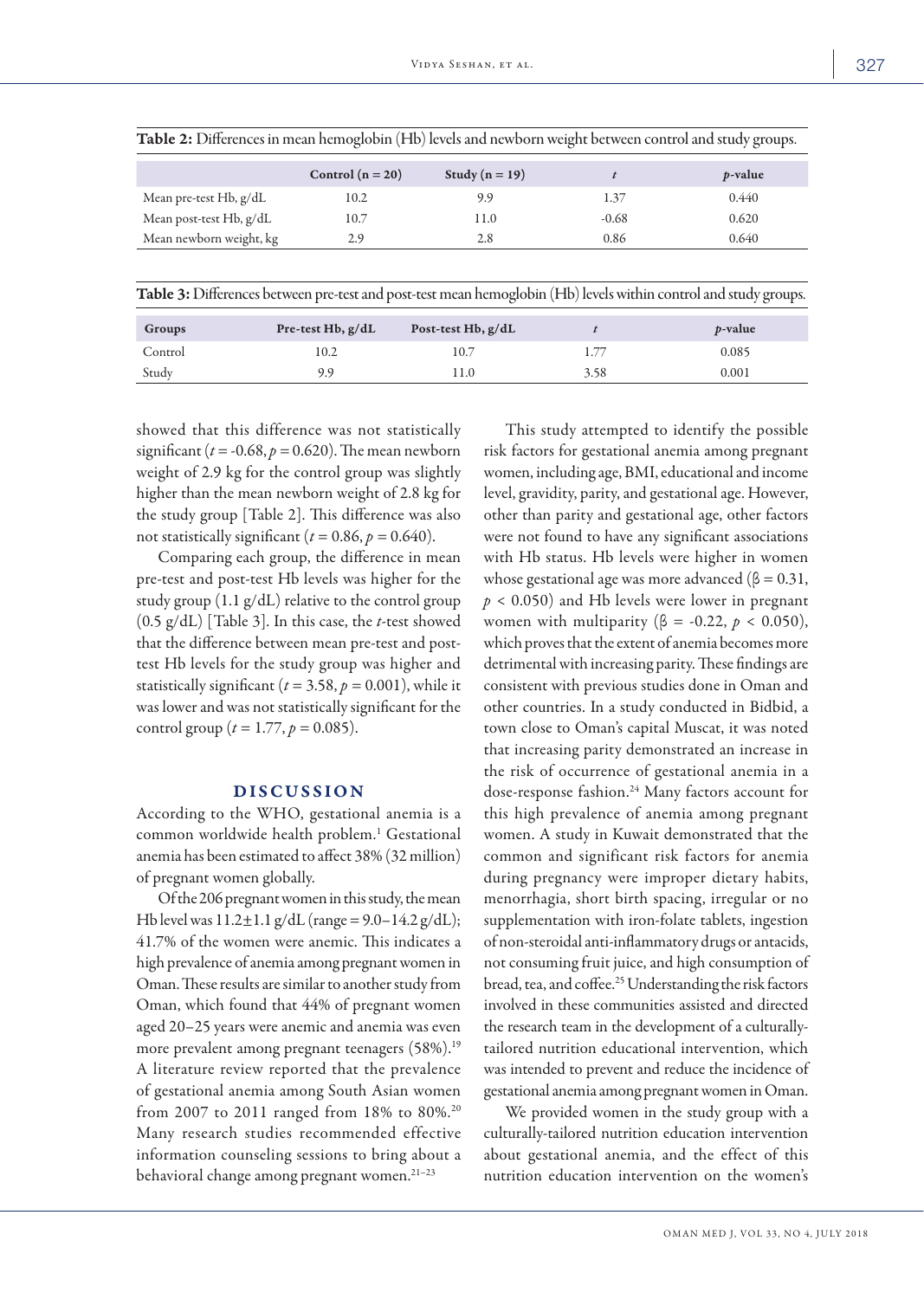Hb status was investigated. The results revealed a significant difference in the mean post-test Hb levels of the study (11.0 g/dL) and control (10.7 g/dL) groups, which were thought to be in response to the administration of a culturally-tailored nutrition education intervention to the pregnant women of the study group. However, the *t*-test showed that this difference was not statistically significant  $(t = -0.68, p = 0.620)$ . The mean newborn weight for the control group (2.9 kg) was slightly higher than the study group (2.8 kg), but this difference was not statistically significant  $(t = 0.86, p = 0.640)$ . The study considered the importance of patient education as suggested by Powell and Thurston,<sup>26</sup> and incorporated the TTM in the development and evaluation of the education program. The program was designed to focus on encouraging behavior change through awareness of gestational anemia, the risk associated with gestational anemia, and the benefits of following healthy food habits to prevent gestational anemia. Further knowledge enhancement was achieved through prompts which were sent via WhatsApp infographic messages to pregnant women of the study group.

The results showed that the incidence of anemia was higher for women who were 12 weeks pregnant. The results of the second phase provide evidence that the educational intervention improved Hb status and birth outcomes. Comparing each group, the difference in mean pre-test and post-test Hb levels was higher for the study group (1.1 g/dL) relative to the control group (0.5 g/dL). The *t*-test showed that the difference between mean pre-test and posttest Hb levels in the study group was higher and statistically significant ( $t = 3.58$ ,  $p = 0.001$ ), while it was lower and not statistically significant for the control group ( $t = 1.77$ ,  $p = 0.085$ ). The mean posttest Hb level in the study group was significantly higher than that of the control group, suggesting that a culturally-tailored nutrition education intervention with constant reinforcement through WhatsApp can be a significant factor in improving the status of Hb in pregnant women.

Reenforcement, good communication, and the provision of educational information are strategies shown to enhance compliance with iron supplementation.<sup>27</sup> Our research suggests that a onetime educational program for the pregnant women may not be sufficient to adhere to the advice given with respect to the prevention and management of gestational anemia and that education needs to be continuous throughout the pregnancy. Retention of information about anemia prevention may be difficult for women over longer periods, and reinforcement helps retention of information as well as adherence to healthy behavior. Utilizing messaging technology to remind mothers was found to be both effective and beneficial in this study. This study is comparable to studies carried out in other countries such as India, Egypt, and Palestine where educational program improved knowledge about gestational anemia in antenatal mothers and improved their Hb status and pregnancy outcomes.<sup>28-30</sup> The study also suggests that interventions to reduce the risk of gestational anemia must include elements of family planning since increasing parity was found to be a significant risk factor. Additional studies should be carried out to explore the risk between gestational anemia and spacing of pregnancies.

There is a lack of culturally-sensitive antenatal educational sessions for antenatal women in developed and developing countries. In such countries it becomes the responsibility of doctors, midwives, and nurses to educate mothers about gestational anemia and its consequences, and to implement a remediation plan which can improve the women's preventive practices and health seeking behavior. As gestational anemia is a public health problem, the healthcare team need to overcome challenges to ensure that there is a better place for the antenatal mothers to learn and have healthy antenatal and neonatal outcomes, while empowering mothers to take responsibility for their health.

Our study demonstrates that there are numerous benefits in giving a culturally-tailored nutrition education intervention with regular reinforcement to pregnant women which is evidenced by the measurable improvement in Hb status. In line with the UN's Sustainable Development Goal (SDG 3) with respect to maternal and neonatal health, the results of this study can guide an evidence-based and culturally-tailored change in policy development on interventions and strategies in relation to the prevention of gestational anemia.<sup>31</sup>

The investigators of the study collectively suggest having an antenatal education unit in hospitals catering to antenatal mothers, where mothers will be motivated through education and reinforcement with the relevant, evidence-based information about care during pregnancy. Additionally, the study

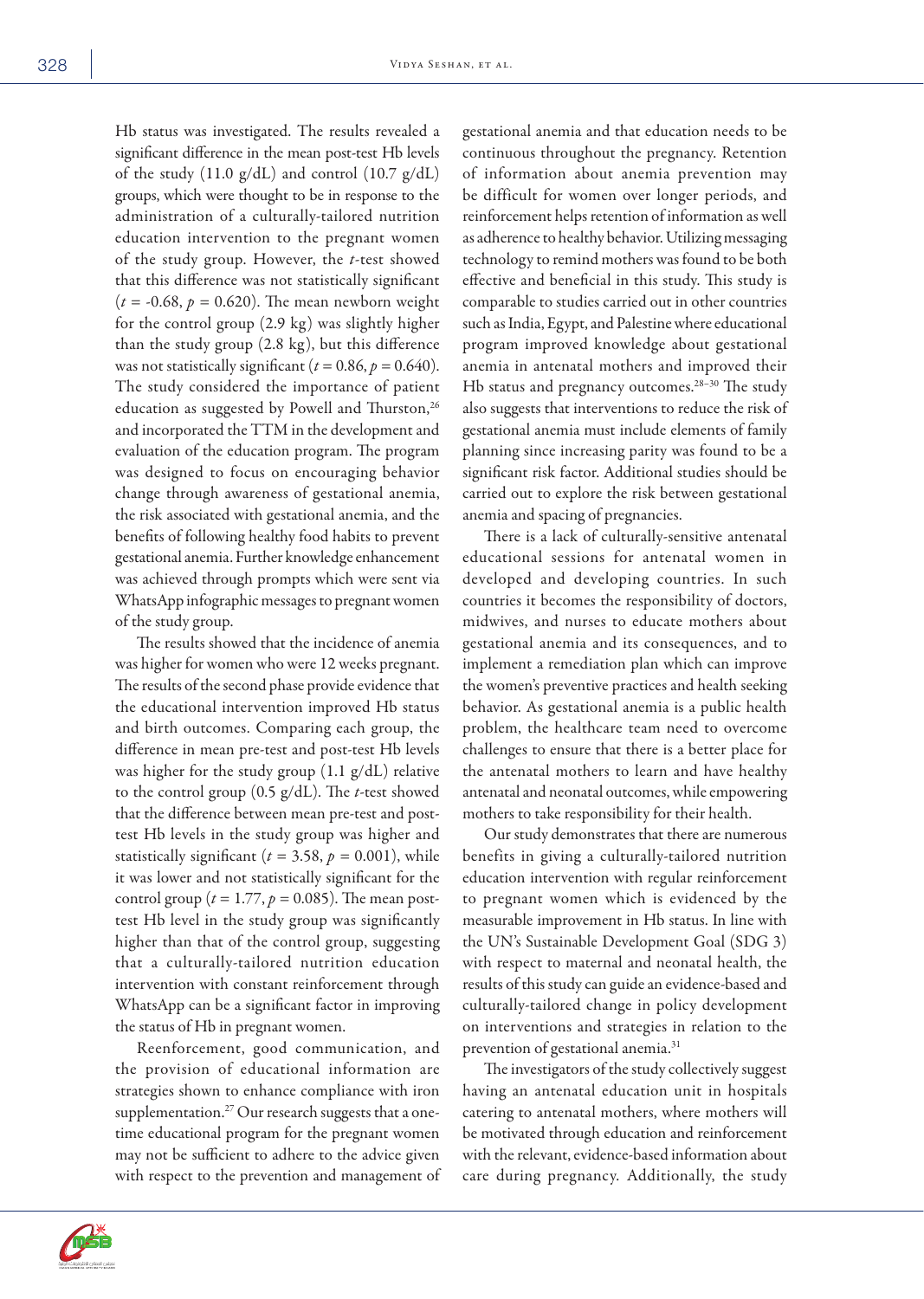recommends having gestational anemia education at family planning clinics, and that educational services for gestational anemia should include elements of family planning to reduce the risk of anemia from increasing parity and gravidity. Any such culturallytailored nutrition educational interventions would benefit from proactive follow-up through social media platforms to consolidate and enhance the knowledge of healthy practices to prevent gestational anemia. The study also recommends that these interventions should undergo constant evaluation through monitoring studies to improve upon various aspects, such as content and mode of delivery.

The small sample size of our study can be considered a limitation thus making it difficult to generalize the study findings; however, the study can be considered as preliminary research with a view to conducting further studies in Oman.

# CONCLUSION

Gestational anemia is common in Omani pregnant women, and educational intervention can help towards a better understanding of the problem and the risks for mother and child, as well as positively impact its outcome. It is the responsibility of the healthcare providers to enhance the health and wellbeing of antenatal women by giving importance to primary and secondary preventive measures.

#### *Disclosure*

The authors declared no conflict of interests. This study was funded by the Research Grant, Sultan Qaboos University (Project No.9IG/CN/MCHH/13/01).

#### **REFERENCES**

- 1. World Health Organization. Worldwide prevalence of anaemia 1993-2005. WHO Global Database on Anaemia. Geneva; 2008.
- 2. Centers for Disease Control (CDC). CDC criteria for anemia in children and childbearing-aged women. MMWR Morb Mortal Wkly Rep 1989 Jun;38(22):400-404.
- 3. Sharma JB. Nutritional anemia during pregnancy in non- industrial countries. Progress in Obst & Gynae (Studd) 2003;15:103-122.
- 4. Milman N. Anemia–still a major health problem in many parts of the world! Ann Hematol 2011 Apr;90(4):369-377.
- 5. Lozano R, Naghavi M, Foreman K, Lim S, Shibuya K, Aboyans V, et al. Global and regional mortality from 235 causes of death for 20 age groups in 1990 and 2010: a systematic analysis for the Global Burden of Disease Study 2010. Lancet 2012 Dec;380(9859):2095-2128.
- 6. Liu L, Johnson HL, Cousens S, Perin J, Scott S, Lawn JE, et al; Child Health Epidemiology Reference Group of WHO and UNICEF. Global, regional, and national causes of child mortality: an updated systematic analysis for 2010 with time trends since 2000. Lancet 2012 Jun;379(9832):2151-2161.
- 7. Murray-Kolb LE. Maternal mortality, child mortality, perinatal mortality, child cognition, and estimates of prevalence of anemia due to iron deficiency. Baltimore: CHERG; 2012.
- 8. Levy A, Fraser D, Katz M, Mazor M, Sheiner E. Maternal anemia during pregnancy is an independent risk factor for low birthweight and preterm delivery. Eur J Obstet Gynecol Reprod Biol 2005 Oct;122(2):182-186.
- 9. Ejeta E, Alemnew B, Fikadu A, Fikadu M, Tesfaye L, Tessema TB. Prevalence of anaemia in pregnant women and associated risk factors in Western Ethiopia. Food Science and Quality Management; 2014.
- 10. Stevens GA, Finucane MM, De-Regil LM, Paciorek CJ, Flaxman SR, Branca F, et al; Nutrition Impact Model Study Group (Anaemia). Global, regional, and national trends in haemoglobin concentration and prevalence of total and severe anaemia in children and pregnant and nonpregnant women for 1995-2011: a systematic analysis of population-representative data. Lancet Glob Health 2013 Jul;1(1):e16-e25.
- 11. The World Bank. Oman Data. 2015 [cited 2015 December 20]. Available from: http://data.worldbank.org/country/ oman (2015).
- 12. Peña-Rosas JP, De-Regil LM, Dowswell T, Viteri FE. Intermittent oral iron supplementation during pregnancy. Cochrane Database Syst Rev 2012 Jul;7(7):CD009997.
- 13. Nagata JM, Gatti LR, Barg FK. Social determinants of iron supplementation among women of reproductive age: a systematic review of qualitative data. Matern Child Nutr 2012 Jan;8(1):1-18.
- 14. Garg A, Kashyap S. Effect of counseling on nutritional status during pregnancy. Indian J Pediatr 2006 Aug;73(8):687- 692.
- 15. Reveiz L, Gyte GM, Cuervo LG, Casasbuenas A. Treatments for iron-deficiency anaemia in pregnancy. Cochrane Database Syst Rev 2011 Oct;10(10):CD003094.
- 16. Prochaska JO. Strong and weak principles for progressing from precontemplation to action on the basis of twelve problem behaviors. Health Psychol 1994 Jan;13(1):47-51.
- 17. Noar SM, Zimmerman RS. Health Behavior Theory and cumulative knowledge regarding health behaviors: are we moving in the right direction? Health Educ Res 2005 Jun;20(3):275-290.
- 18. Prochaska JO, DiClemente CC, Norcross JC. In search of how people change. Applications to addictive behaviors. Am Psychol 1992 Sep;47(9):1102-1114.
- 19. Al-Haddabi R, Al-Bash M, Al-Mabaihsi N, Al-Maqbali N, Al-Dhughaishi T, Abu-Heija A. Obstetric and perinatal outcomes of teenage pregnant women attending a tertiary teaching hospital in oman. Oman Med J 2014 Nov;29(6):399-403.
- 20. Noronha JA, Khasawneh E, Seshan V, Ramasubramaniam challenges: a review of literature. J South Asian Fed Obstet Gynecol 2012;4(1):64-70 .
- 21. Seshan V, Alkhasawneh E, Al Hashmi I. Risk factors of urinary incontinence in women: a literature review. Int J Urol Nurs 2016 Jan;10(3):118-126 .
- 22. Al-Khasawneh EM, Ismayilova L, Seshan V, Hmoud O, El-Bassel N. Predictors of human immunodeficiency virus knowledge among Jordanian youths. Sultan Qaboos Univ Med J 2013 May;13(2):232-240.
- 23. Alkhasawneh E, Ismayilova L, Olimat H, El-Bassel N. Social and behavioural HIV/AIDS research in Jordan: a systematic review. East Mediterr Health J 2012 May;18(5):487-494.
- 24. Al-Farsi YM, Brooks DR, Werler MM, Cabral HJ, Al-Shafei of anemia in pregnancy: a cohort study. BMC Pregnancy<br>Childbirth 2011 Jan;11:7.
- 25. Ahmed F, Al-Sumaie MA. Risk factors associated with anemia and iron deficiency among Kuwaiti pregnant women. Int J Food Sci Nutr 2011 Sep;62(6):585-592.